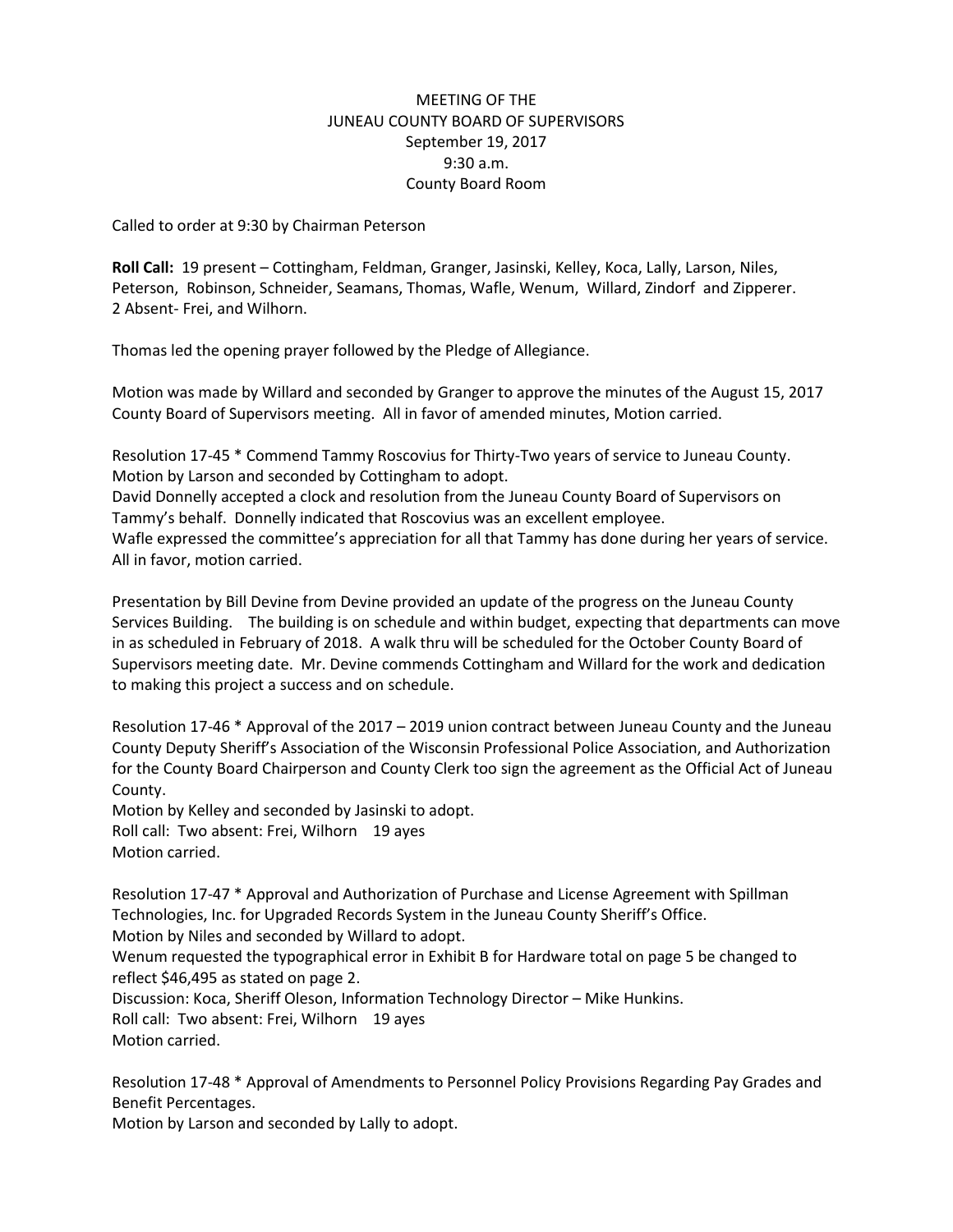Effective January 1, 2018. The fiscal note would be a change of approximately two thousand dollars. Roll call: 2 absent: Frei, Wilhorn 1 abstain: Willard 18 ayes Motion carried. Roll call: Two absent: Frei, Wilhorn 19 ayes Motion carried.

Resolution 17-49 \* Land Sale to Henderson of Tax Delinquent Property – City of New Lisbon Motion by Jasinski and seconded by Larson to adopt. Roll call: Two absent: Frei, Wilhorn 19 ayes Motion carried.

Resolution 17-50 \* land Sale to Merline of Tax Delinquent Property – V. Camp Douglas Motion by Niles and seconded by Larson to adopt. Discussion: Wenum Roll call: Two absent: Frei, Wilhorn 19 ayes Motion carried.

Resolution 17-51 \* Approve Revolving Loan Fund Loan to Clean Beam, LLC. Motion by Feldman and seconded by Schneider to adopt. Roll call: Two absent: Frei, Wilhorn  $1 -$  Nay – Jasinski 18 ayes Motion carried.

Motion by Willard and seconded by Koca to fill position of Administrative Program Assistant, Zoning and Sanitation Department. Roll call: Two absent: Frei, Wilhorn 19 ayes Motion carried.

Motion by Kelley and seconded by Cottingham to fill the position of Behavioral Health/Clinic Supervisor Department of Human Services. Roll call: Two absent: Frei, Wilhorn 19 ayes Motion carried.

Motion by Zipperer and seconded by Granger to fill the position of Account Data Entry Clerk 85% to 60% in Finance. Roll call: Two absent: Frei, Wilhorn 19 ayes Motion carried.

## REPORTS:

Brian Loyd – Forestry and Parks The Juneau County Land, Forestry and Parks Department 2016 Annual Report was handed out, and a copy is available for review in the Juneau County Clerk's Office during business hours. Motion by Cottingham and seconded by Willard to approve the report as presented. All in favor, motion carried.

Charlene Norberg – Aging and Senior Nutrition Program No handout provided. Motion by Jasinski and seconded by Thomas to approve the report as presented. All in favor, motion carried.